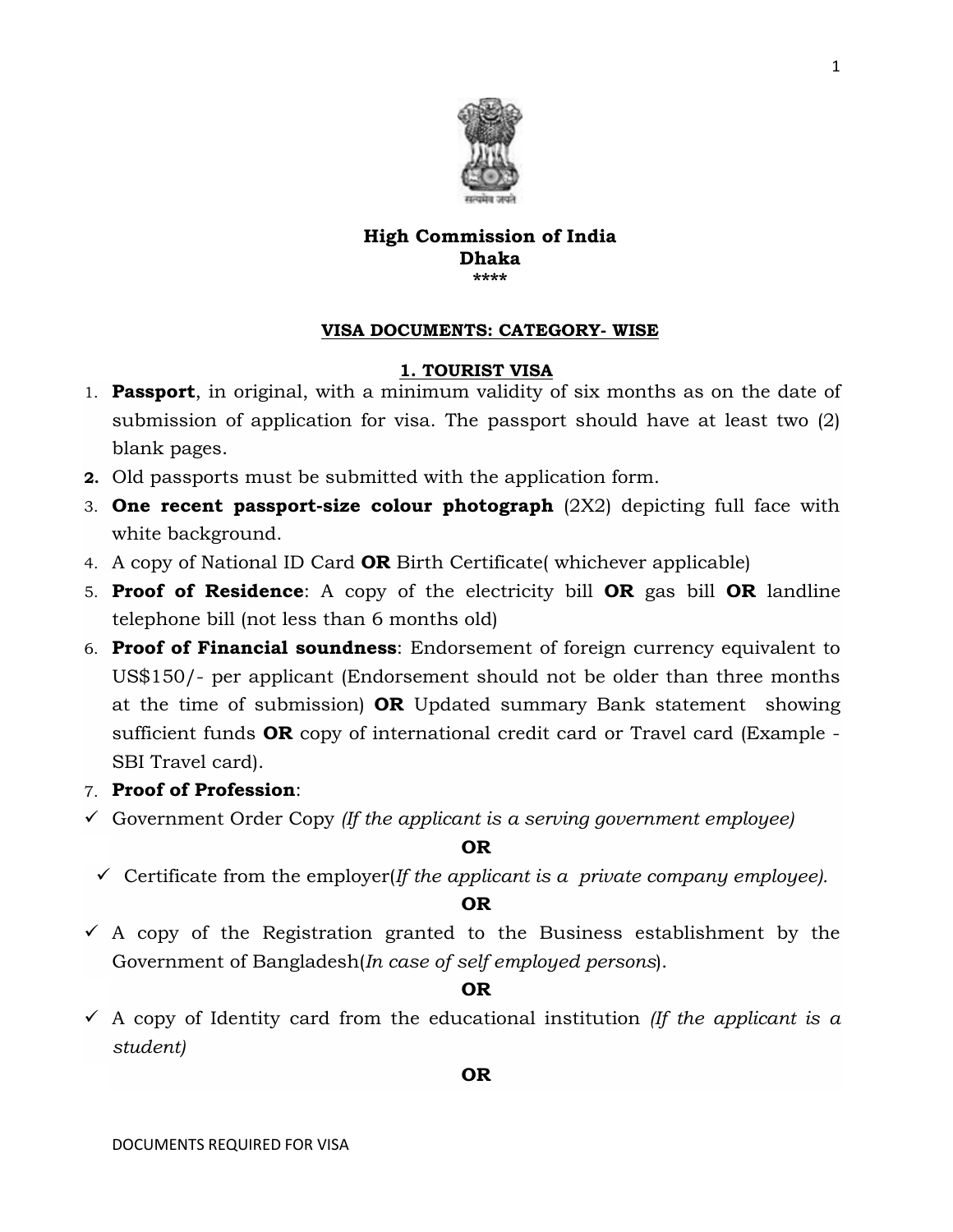A copy of the retirement papers (*If the applicant is a retired government employee).*

*\*\*\*\*\**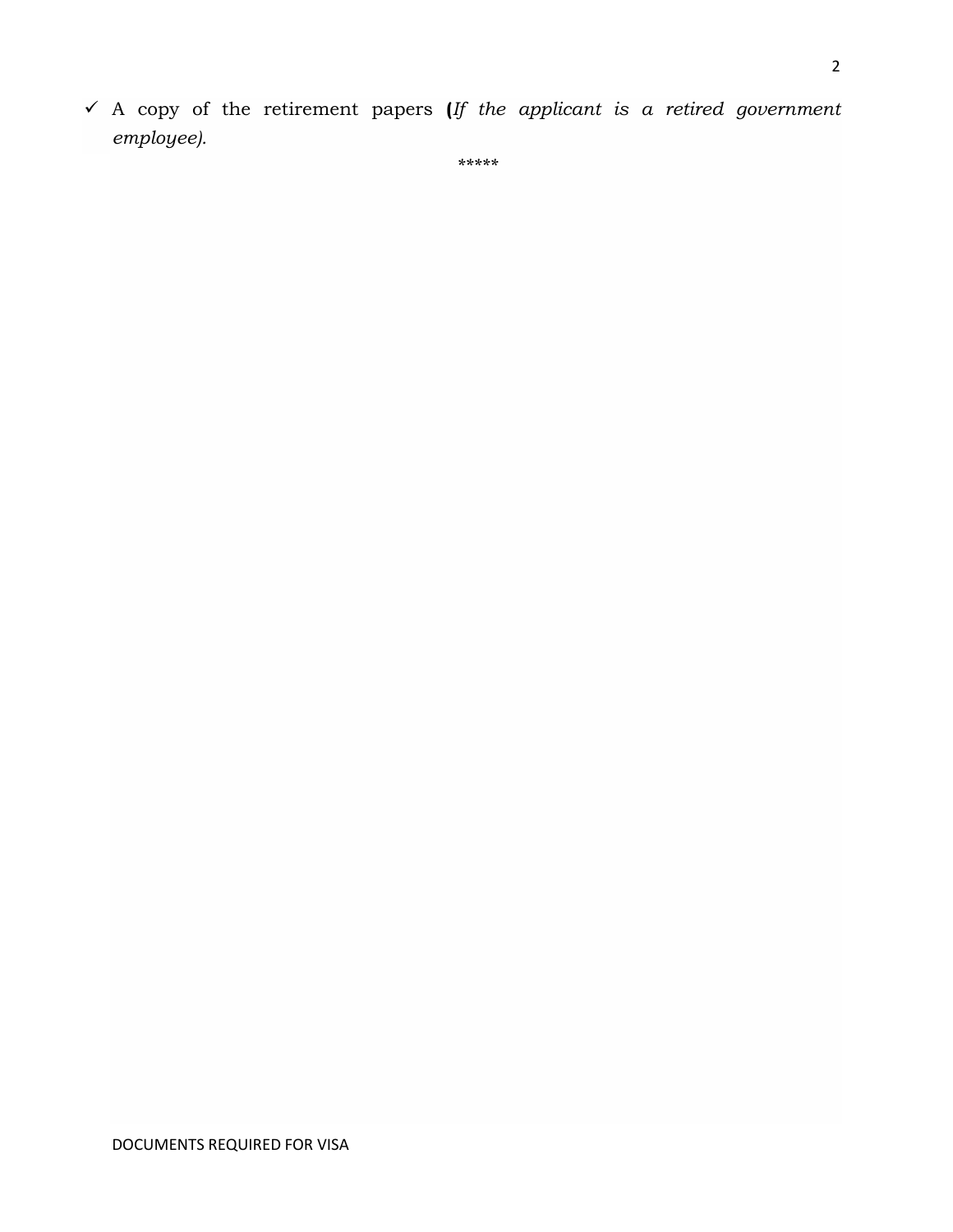# 2. TRANSIT VISA

- 1. **Passport**, in original, with a minimum validity of six months as on the date of submission of application for visa. The passport should have at least two (2) blank pages.
- 2. Old passports must be submitted with the application form.
- 3. One recent passport-size colour photograph  $(2X2)$  depicting full face with white background.
- 4. A copy of National ID Card **OR** Birth Certificate whichever applicable)
- 5. Proof of Residence: A copy of the electricity bill OR gas bill OR landline telephone bill (not less than 6 months old)
- 6. **Proof of Financial soundness**: Endorsement of foreign currency equivalent to US\$150/- per applicant (Endorsement should not be older than three months at the time of submission) **OR** Updated summary Bank statement showing sufficient funds OR copy of international credit card or Travel card (Example - SBI Travel card).
- 7. Proof of Profession:
- Government Order Copy *(If the applicant is a serving government employee)*

#### OR

 $\checkmark$  Certificate from the employer(*If the applicant is a private company employee).*

## OR

 $\checkmark$  A copy of the Registration granted to the Business establishment by the Government of Bangladesh(*In case of self employed persons*).

## OR

 $\checkmark$  A copy of Identity card from the educational institution *(If the applicant is a student)*

## OR

- A copy of the retirement papers (*If the applicant is a retired government employee).*
- 8. Valid visa required from the third country
- 9. Confirmed ticket for onward journey
- 10. Hotel booking in third country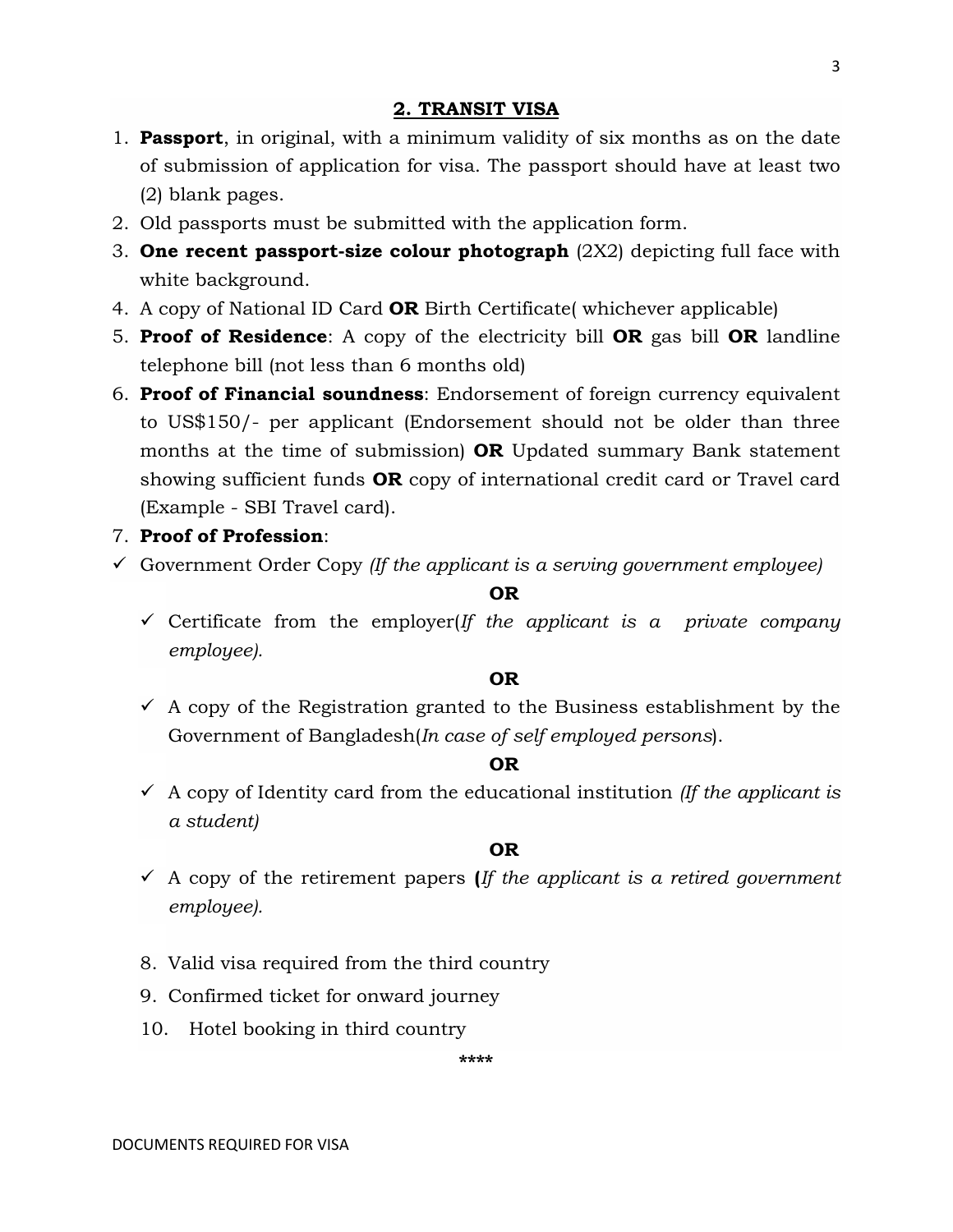**1. Passport**, in original, with a minimum validity of six months as on the date of submission of application for visa. The passport should have at least two (2) blank pages.

2. Old passports must be submitted with the application form

3. One recent passport-size colour photograph (2X2) depicting full face with white background.

4. A copy of National ID Card OR Birth Certificate( whichever applicable)

**5.** Proof of Residence: A copy of the electricity bill OR gas bill OR landline telephone bill (not less than 6 months old)

6. Proof of Financial soundness: Endorsement of foreign currency equivalent to US\$150/- per applicant (Endorsement should not be older than three months at the time of submission)  $OR$  Updated summary Bank statement showing sufficient funds **OR** copy of international credit card or Travel card (Example - SBI Travel card).

# 7. Proof of Profession:

 Government Order Copy *(If the applicant is a serving government employee)*

## OR

 Certificate from the employer(*If the applicant is a private company employee).*

## OR

 $\checkmark$  A copy of the Registration granted to the Business establishment by the Government of Bangladesh(*In case of self employed persons*).

## OR

 $\checkmark$  A copy of Identity card from the educational institution *(If the applicant is a student)*

## OR

 A copy of the retirement papers (*If the applicant is a retired government employee).*

8. A letter from the company/ firm in Bangladesh giving details of the applicant, his/her designation and the purpose of the visit(details of Name, address and contact numbers of applicant's business establishment in Bangladesh.

*9.* A letter from the sponsoring/inviting organization/company from India.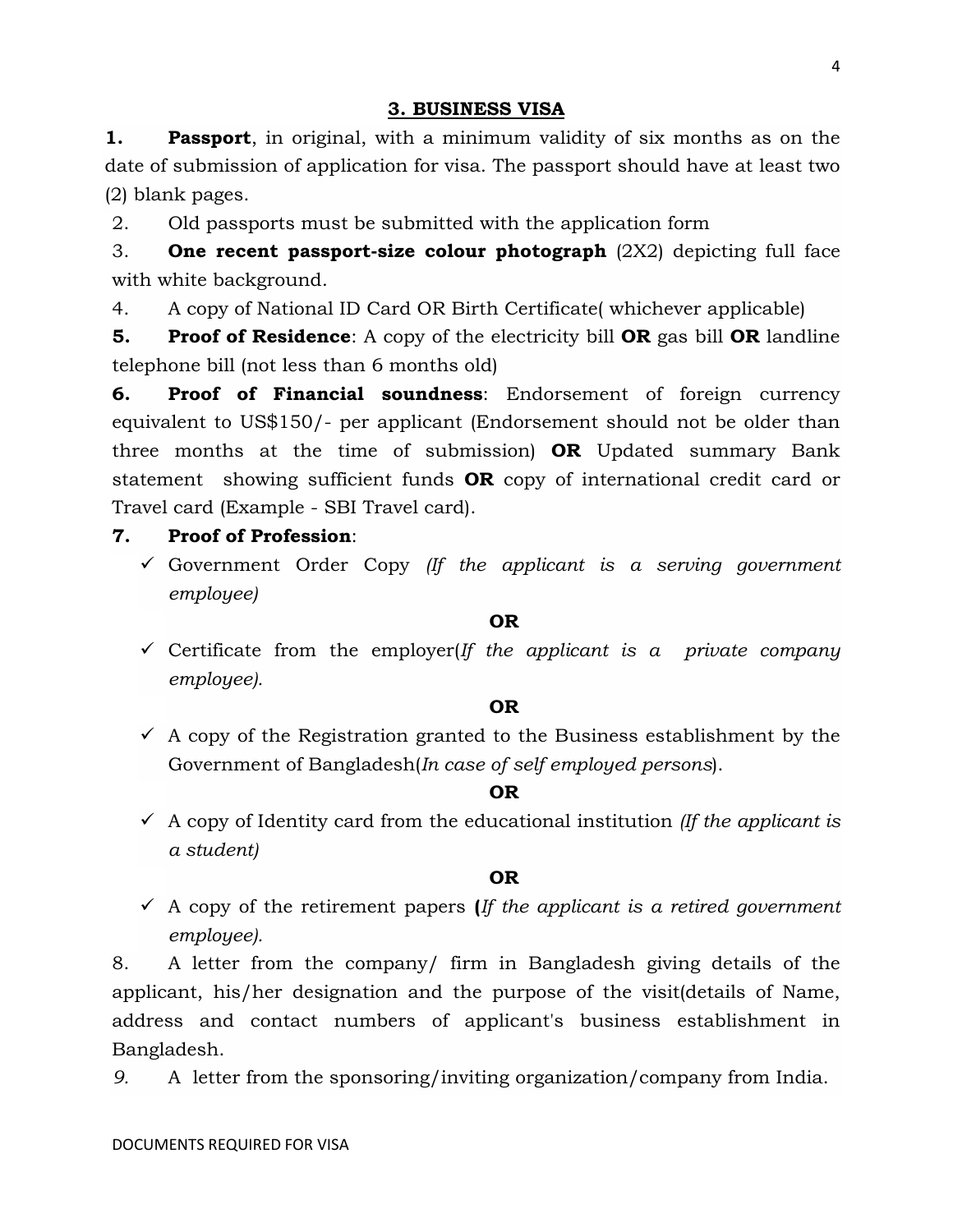10. A copy/letter of recommendation/updated membership from a recognized Chamber of Commerce or Business Association in Bangladesh

11. A copy of valid Trade License with Tax Identification Number (TIN)

12. A copy of statement of the bank account of the company of the applicant (for last six months)

13. IF the applicant is an importer/exporter then the following are required:

- Import Registration Certificate (IRC) & Export Registration Certificate (ERC).
- A copy of the Letter of Credit(LC)/Telegraphic transfer(TT) (in case of exports) pertaining either to the last three business transactions or the impending business transaction with an Indian company

14. IF employed in a company/private firm, a copy of the Employment contract (showing period of contract, designation and monthly salary of the applicant).

15. IF the applicant is participating in or visiting a trade/business **exhibition/fair in India** then details of the nature of participation and a copy of the invitation letter from the exhibition/fair authorities or Federation/Chamber concerned has to be submitted.

16. IF the applicant represents a limited company then a Memorandum of Articles of Association and Certificate of incorporation is to be submitted.

17. IF the applicant representing branch office/Liaison office of a **company in Bangladesh** then a relevant copy of approval from the Board of Investment under Prime Minister's office is to be submitted.

18. IF the application is from Tourism Agencies then their permit issued by the Ministry of Tourism, Bangladesh and updated membership of Association of Travel Agents of Bangladesh (ATAB) is to be submitted.

19. Family members of business visa holders applying for entry visa should enclose copy of the visa of the Principal Visa holder , if applying separately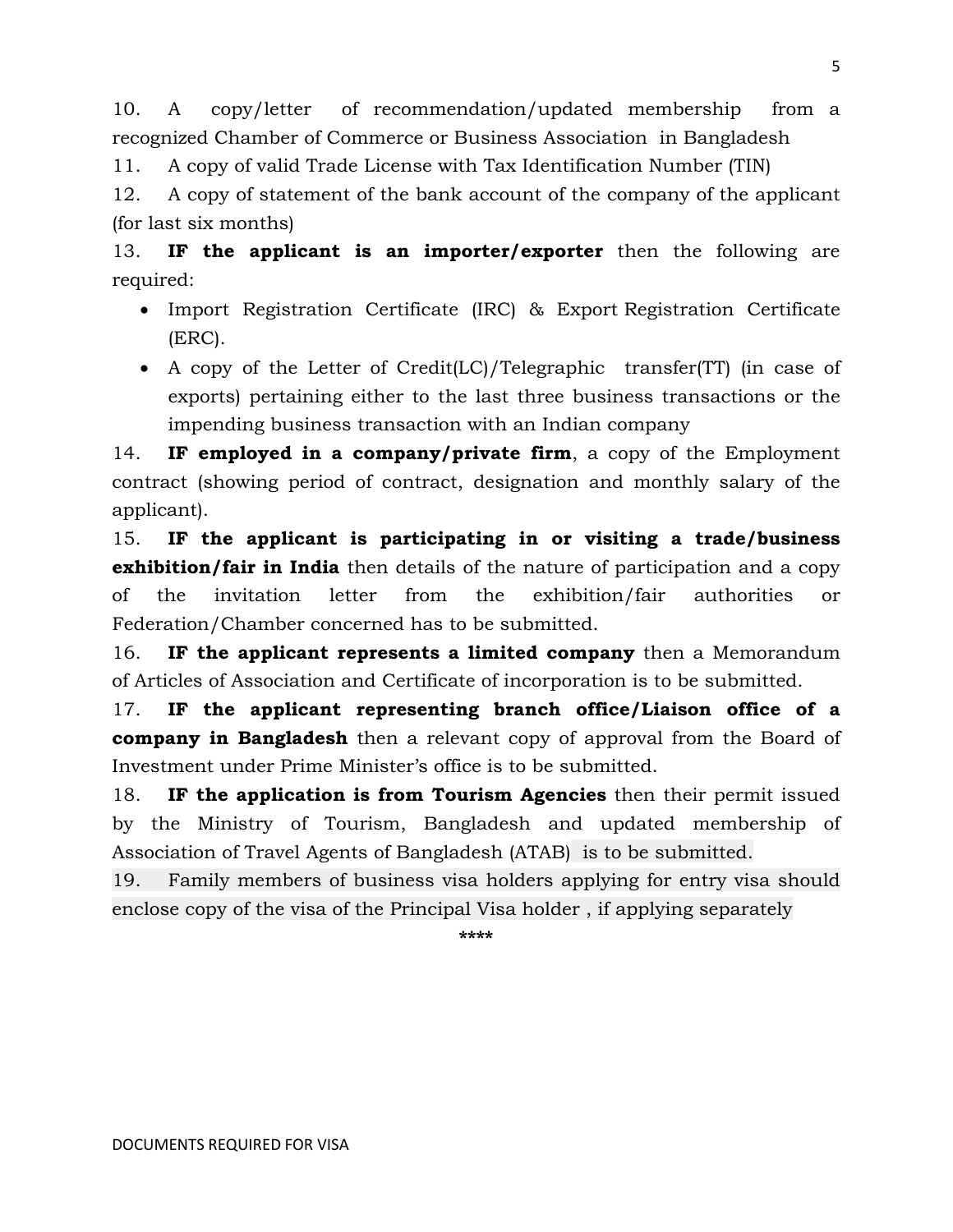#### 4. MEDICAL VISA

1. **Passport**, in original, with a minimum validity of six months as on the date of submission of application for visa. The passport should have at least two (2) blank pages.

2. Old passports must be submitted with the application form.

3. One recent passport-size colour photograph (2X2) depicting full face with white background.

4. A copy of National ID Card **OR** Birth Certificate whichever applicable)

5. **Proof of Residence:** A copy of the electricity bill **OR** gas bill **OR** landline telephone bill (not less than 6 months old)

6. Proof of Financial soundness: Endorsement of foreign currency equivalent to US\$150/- per applicant (Endorsement should not be older than three months at the time of submission)  $OR$  Updated summary Bank statement showing sufficient funds **OR** copy of international credit card or Travel card (Example - SBI Travel card).

### 7. Proof of Profession:

 Government Order Copy *(If the applicant is a serving government employee)*

#### OR

 Certificate from the employer(*If the applicant is a private company employee).*

#### OR

 $\checkmark$  A copy of the Registration granted to the Business establishment by the Government of Bangladesh(*In case of self employed persons*).

#### OR

 $\checkmark$  A copy of Identity card from the educational institution *(If the applicant is a student)*

#### OR

 A copy of the retirement papers (*If the applicant is a retired government employee).*

8. Necessary medical documents in support of the ailments/disease from local doctor along with medical reports

9. Valid appointment letter from Indian hospital mentioning/ highlighting name & passport details of applicant & attendant, date of appointment, doctor etc.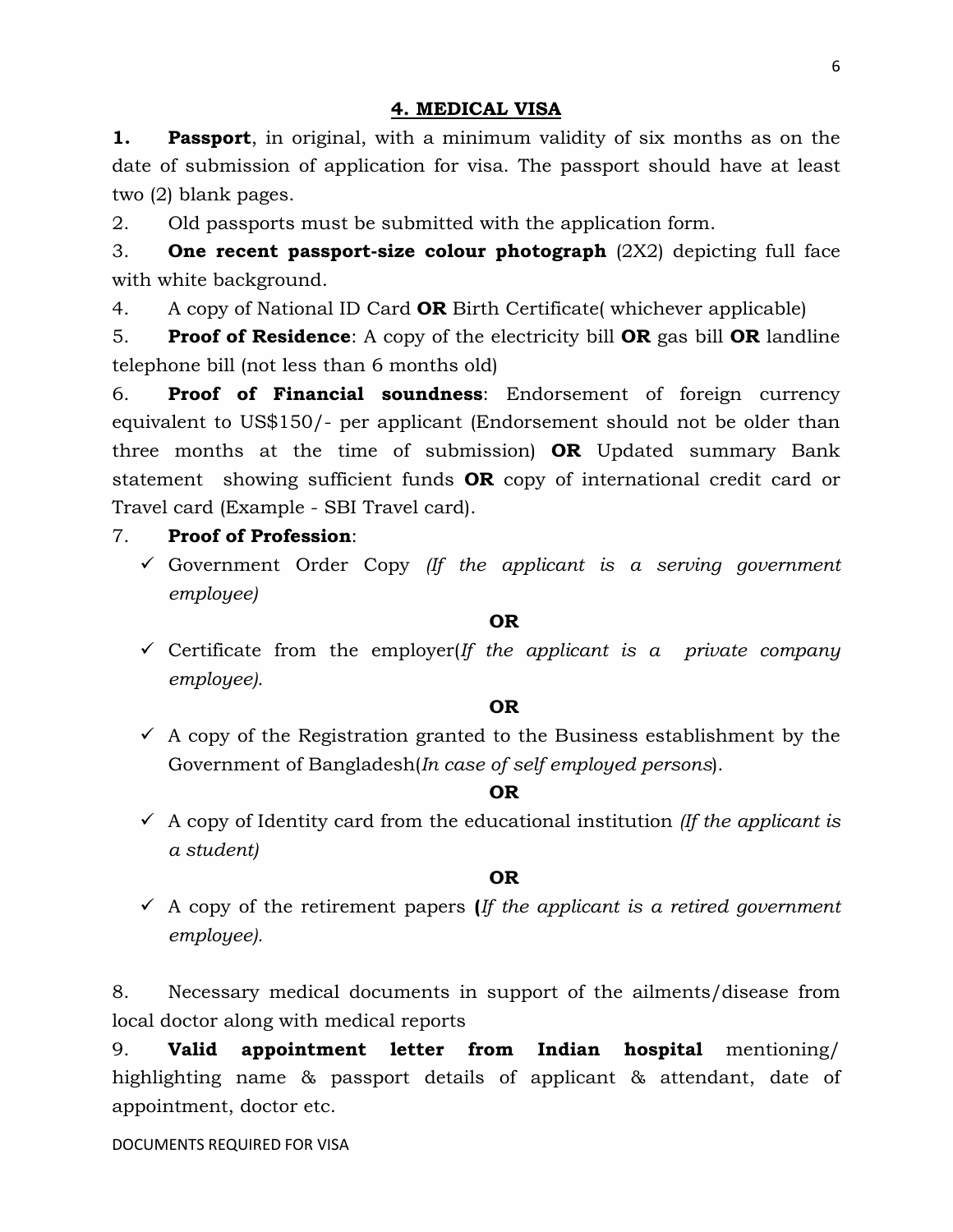10. For Official passports holders also, it is advisable to take medical visa (MV) as well as medical attendant (MX-visa).

11. Minor applicants have to be compulsorily accompanied by parent/guardian as medical attendant.

12. Necessary clearance from Law Ministry & Ministry of Foreign Affairs (MOFA) in case of Organ Transplantation cases (viz., Kidney, Liver, Bonemarrow etc.)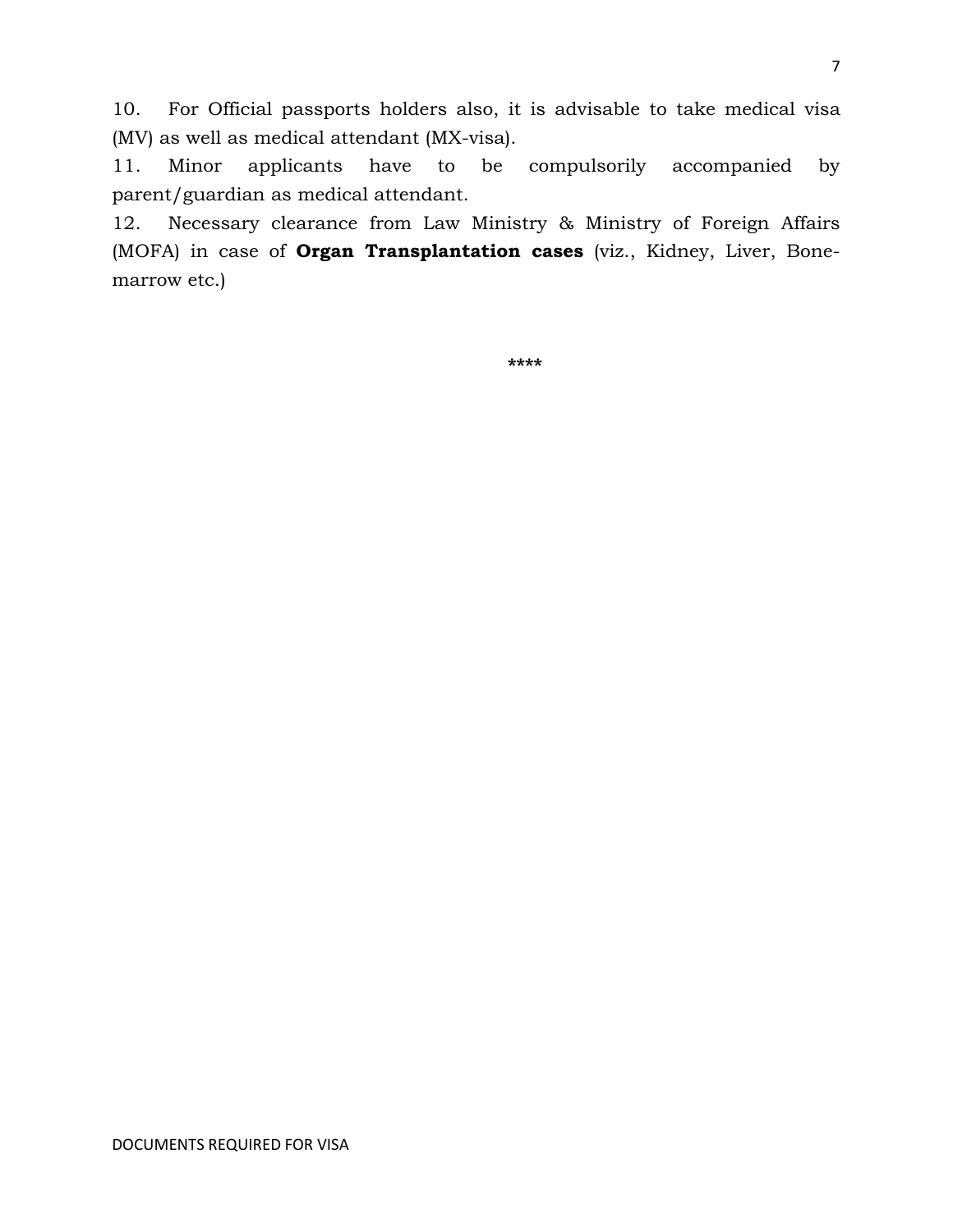1. **Passport**, in original, with a minimum validity of six months as on the date of submission of application for visa. The passport should have at least two (2) blank pages.

2. Old passports must be submitted with the application form.

3. One recent passport-size colour photograph (2X2) depicting full face with white background.

4. A copy of National ID Card **OR** Birth Certificate whichever applicable)

5. **Proof of Residence:** A copy of the electricity bill **OR** gas bill **OR** landline telephone bill (not less than 6 months old)

6. Proof of Financial soundness: Endorsement of foreign currency equivalent to US\$150/- per applicant (Endorsement should not be older than three months at the time of submission)  $OR$  Updated summary Bank statement showing sufficient funds **OR** copy of international credit card or Travel card (Example - SBI Travel card).

# 7. Proof of Profession:

 Government Order Copy *(If the applicant is a serving government employee)*

## OR

 Certificate from the employer(*If the applicant is a private company employee) OR A salary slip from the employing organization)*

## OR

 $\checkmark$  A copy of the Registration granted to the Business establishment by the Government of Bangladesh(*In case of self employed persons*).

## OR

 $\checkmark$  A copy of Identity card from the educational institution *(If the applicant is a student).*

## OR

 A copy of the retirement papers (*If the applicant is a retired government employee).*

8. Letter of admission from Government or Government approved private Universities, colleges and other educational institutions (commonly known as bonafide letter) in India.

- 9. Bank solvency papers of the guarantor
- 10. Copies of old visa/Resident Permit's copy(if applying for an extension)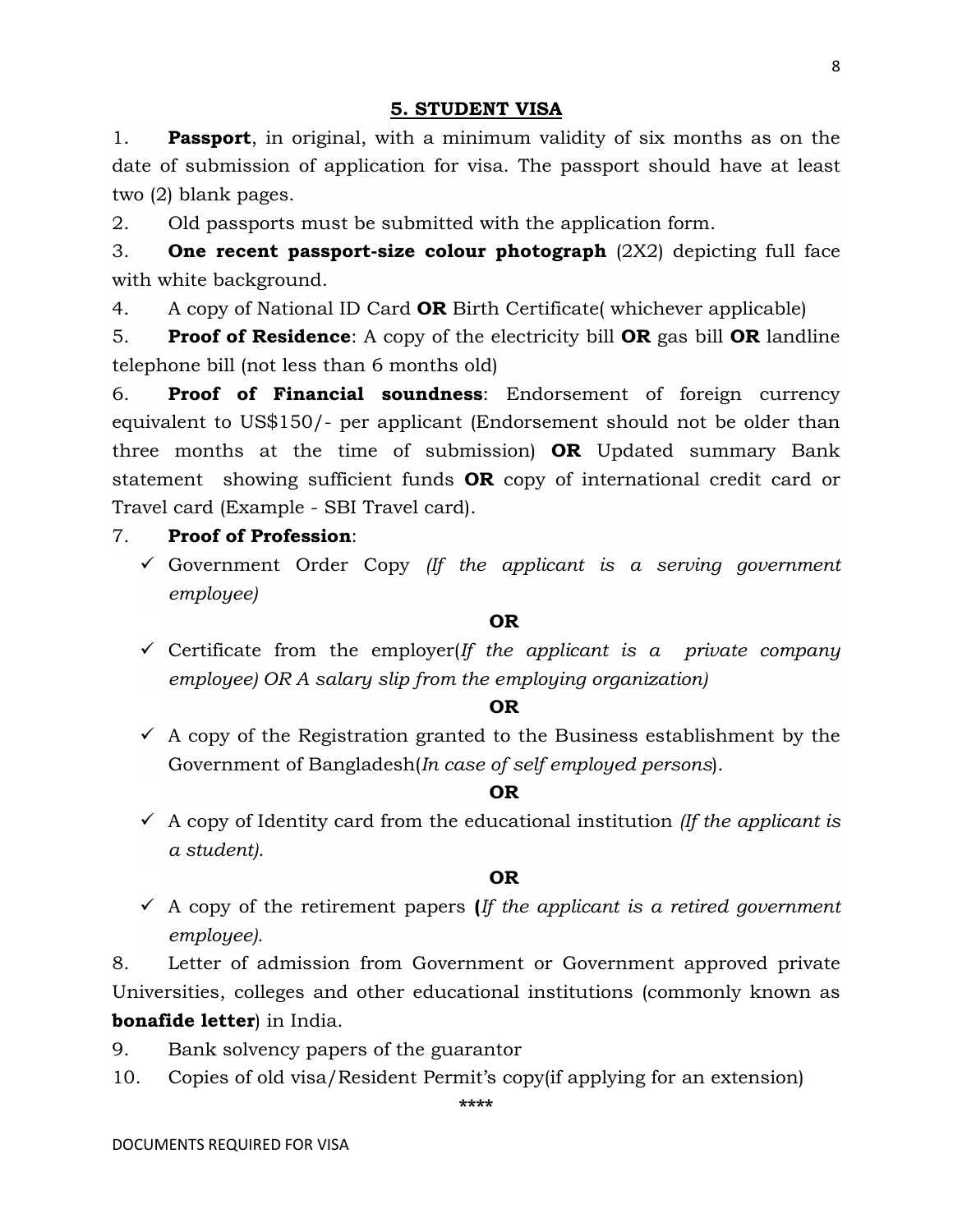# 6. MUKTIJODDHA

1. **Passport**, in original, with a minimum validity of six months as on the date of submission of application for visa. The passport should have at least two (2) blank pages.

2. Old passports must be submitted with the application form.

3. One recent passport-size colour photograph (2X2) depicting full face with white background.

4. A copy of National ID Card **OR** Birth Certificate whichever applicable)

5. **Proof of Residence:** A copy of the electricity bill **OR** gas bill **OR** landline telephone bill (not less than 6 months old)

6. Proof of Financial soundness: Endorsement of foreign currency equivalent to US\$150/- per applicant (Endorsement should not be older than three months at the time of submission)  $OR$  Updated summary Bank statement showing sufficient funds **OR** copy of international credit card or Travel card (Example - SBI Travel card).

# 7. Proof of Profession:

 Government Order Copy *(If the applicant is a serving government employee)*

## OR

 Certificate from the employer(*If the applicant is a private company employee).*

## OR

 $\checkmark$  A copy of the Registration granted to the Business establishment by the Government of Bangladesh(*In case of self employed persons*).

## OR

 $\checkmark$  A copy of Identity card from the educational institution *(If the applicant is a student)*

## OR

- A copy of the retirement papers (*If the applicant is a retired government employee).*
- 8. Muktijoddha Certificate
- 9. Copy of Gazette (if available)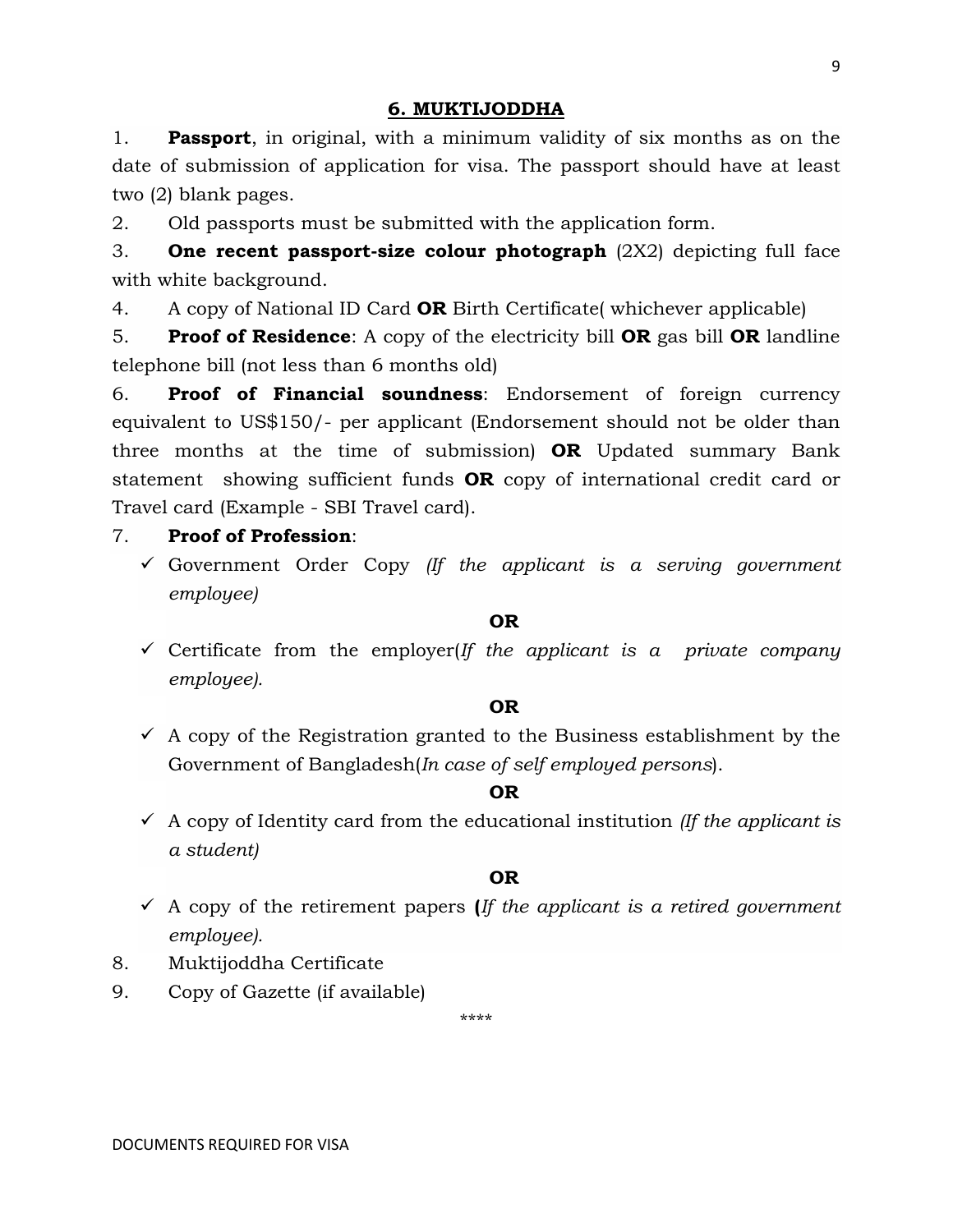# 7. ENTRY VISA

1. **Passport**, in original, with a minimum validity of six months as on the date of submission of application for visa. The passport should have at least two (2) blank pages.

2. Old passports must be submitted with the application form

3. One recent passport-size colour photograph (2X2) depicting full face with white background.

4. A copy of National ID Card OR Birth Certificate( whichever applicable)

5. **Proof of Residence:** A copy of the electricity bill **OR** gas bill **OR** landline telephone bill (not less than 6 months old)

6. Proof of Financial soundness: Endorsement of foreign currency equivalent to US\$150/- per applicant (Endorsement should not be older than three months at the time of submission)  $OR$  Updated summary Bank statement showing sufficient funds **OR** copy of international credit card or Travel card (Example - SBI Travel card).

# 7. Proof of Profession:

 Government Order Copy *(If the applicant is a serving government employee)*

## OR

 $\checkmark$  Certificate from the employer(*If the applicant is a private company employee).*

## OR

 $\checkmark$  A copy of the Registration granted to the Business establishment by the Government of Bangladesh(*In case of self employed persons*).

## OR

 $\checkmark$  A copy of Identity card from the educational institution *(If the applicant is a student)*

## OR

 A copy of the retirement papers (*If the applicant is a retired government employee).*

# 8. Bangladesh national married to an Indian national or their children.

- $\checkmark$  Proof of Indian address of the spouse
- $\checkmark$  Indian Voter Card/Aadhar Card/Marriage Certificate/ Nikahnama
- $\checkmark$  Copy of passport of the Indian spouse (if available).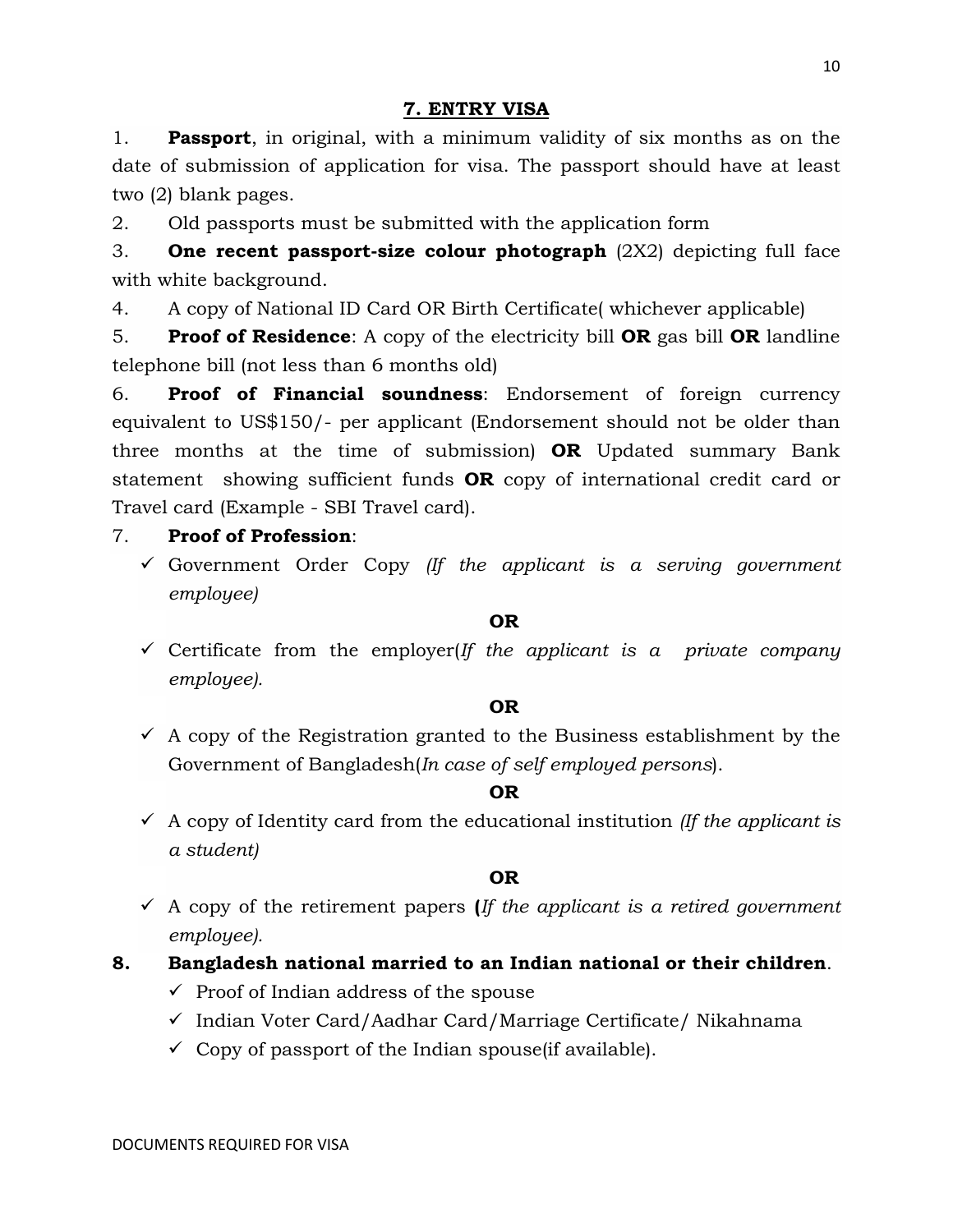9. Artistes/ cultural personalities/ academicians/ professionals who visit India to participate in non profitable/ non-commercial performances sponsored by reputed institutions in India.

- $\checkmark$  A letter of invitation from the organizers of the event in India.
- $\checkmark$  A letter of introduction from the organization in which the applicant is working.

\*\*\*\*\*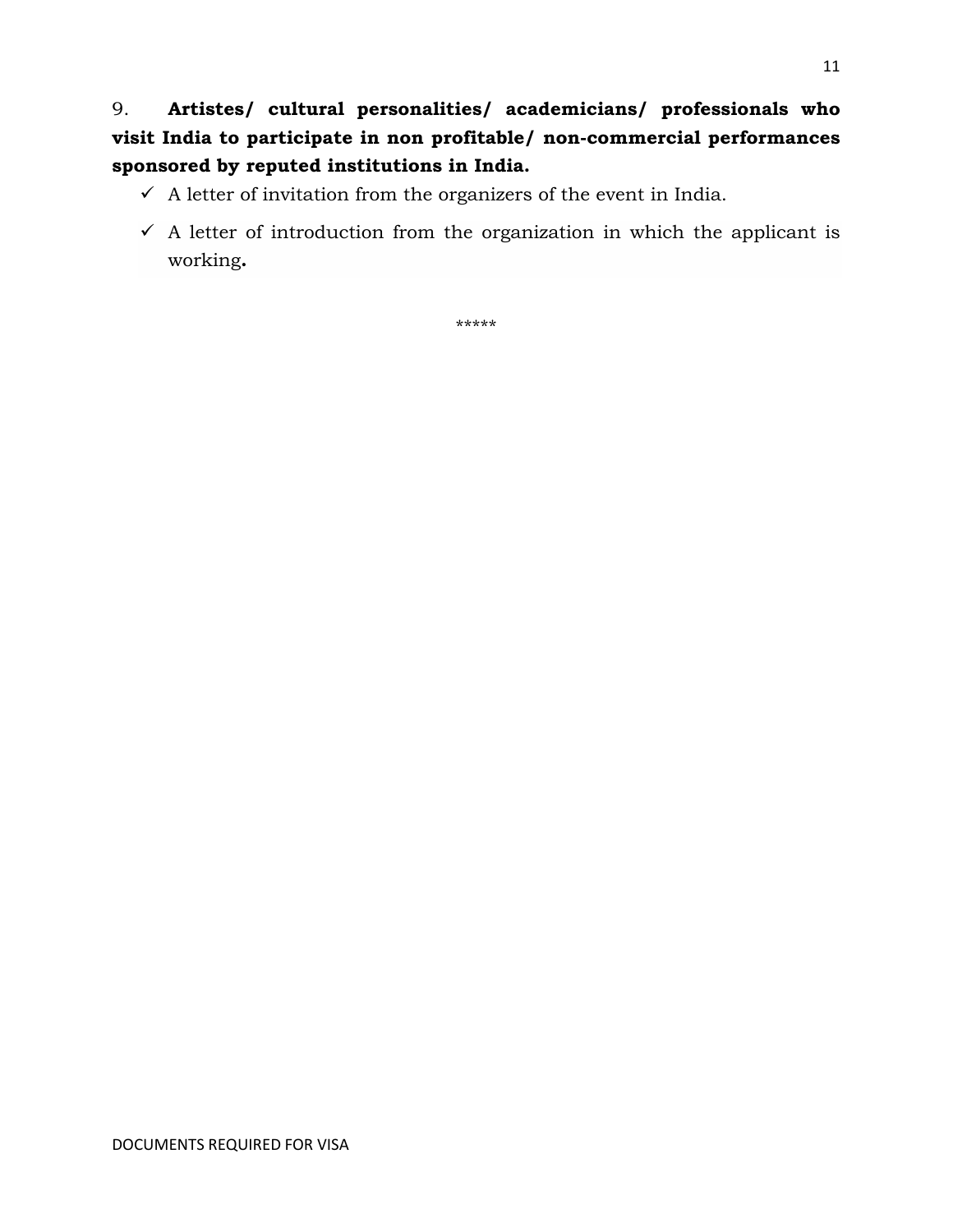## 8. SERVING/RETEIRED -DEFENSE/PARAMILITARY/POLICE PERSONNEL

1. **Passport**, in original, with a minimum validity of six months as on the date of submission of application for visa. The passport should have at least two (2) blank pages.

2. Old passports must be submitted with the application form.

3. One recent passport-size colour photograph (2X2) depicting full face with white background.

4. A copy of National ID Card **OR** Birth Certificate (whichever applicable)

5. Proof of Residence: A copy of the electricity bill OR gas bill OR landline telephone bill (not less than 6 months old)

6. Proof of Financial soundness: Endorsement of foreign currency equivalent to US\$150/- per applicant (Endorsement should not be older than three months at the time of submission)  $OR$  Updated summary Bank statement showing sufficient funds **OR** copy of international credit card or Travel card (Example - SBI Travel card).

# 7. Proof of Profession:

 Government Order Copy *(If the applicant is a serving government employee)*

#### OR

 Certificate from the employer(*If the applicant is a private company employee).*

## OR

 $\checkmark$  A copy of the Registration granted to the Business establishment by the Government of Bangladesh(*In case of self employed persons*).

## OR

 $\checkmark$  A copy of Identity card from the educational institution *(If the applicant is a student)*

# OR

- A copy of the retirement papers (*If the applicant is a retired government employee).*
- 8. **Defence form** ( available on http://www.ivacbd.com/existing/defence\_personnel\_form\_new.pdf ).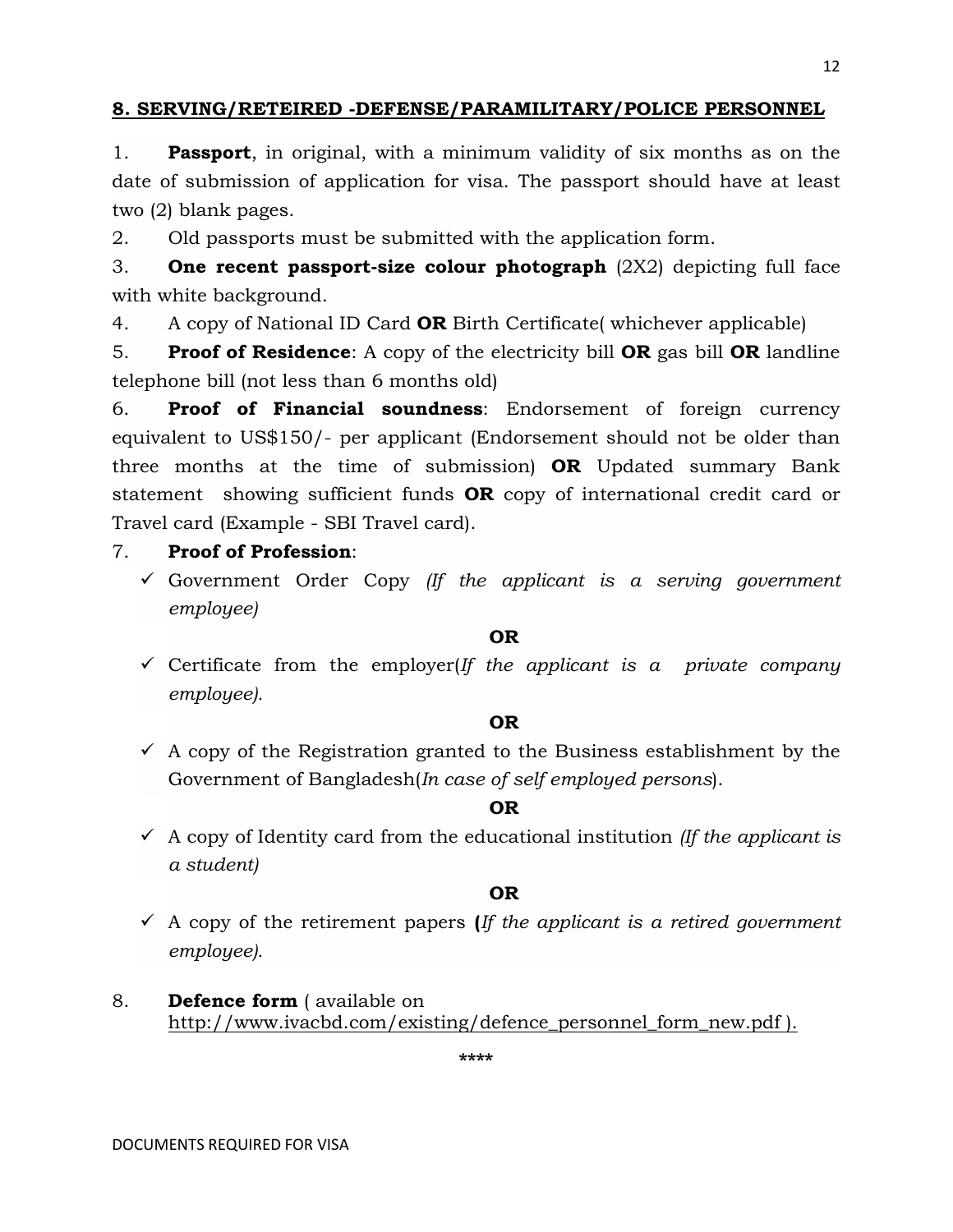#### 9. CONFERENCE VISA

1. **Passport**, in original, with a minimum validity of six months as on the date of submission of application for visa. The passport should have at least two (2) blank pages.

2. Old passports must be submitted with the application form.

3. One recent passport-size colour photograph  $(2X2)$  depicting full face with white background.

4. A copy of National ID Card **OR** Birth Certificate whichever applicable)

5. Proof of Residence: A copy of the electricity bill OR gas bill OR landline telephone bill (not less than 6 months old)

6. Proof of Financial soundness: Endorsement of foreign currency equivalent to US\$150/- per applicant (Endorsement should not be older than three months at the time of submission) OR Updated summary Bank statement showing sufficient funds **OR** copy of international credit card or Travel card (Example - SBI Travel card).

#### 7. Proof of Profession:

 Government Order Copy *(If the applicant is a serving government employee)*

#### OR

 $\checkmark$  Certificate from the employer(*If the applicant is a private company employee)*

#### OR

 $\checkmark$  A copy of the Registration granted to the Business establishment by the Government of Bangladesh(*In case of self employed persons*).

#### OR

 $\checkmark$  A copy of Identity card from the educational institution *(If the applicant is*  $\checkmark$ *) a student)*

#### OR

 A copy of the retirement papers (*If the applicant is a retired government employee).*

8. A letter of invitation from the organizers of the event in India.

9. A letter of introduction from the organization in which the applicant is working.